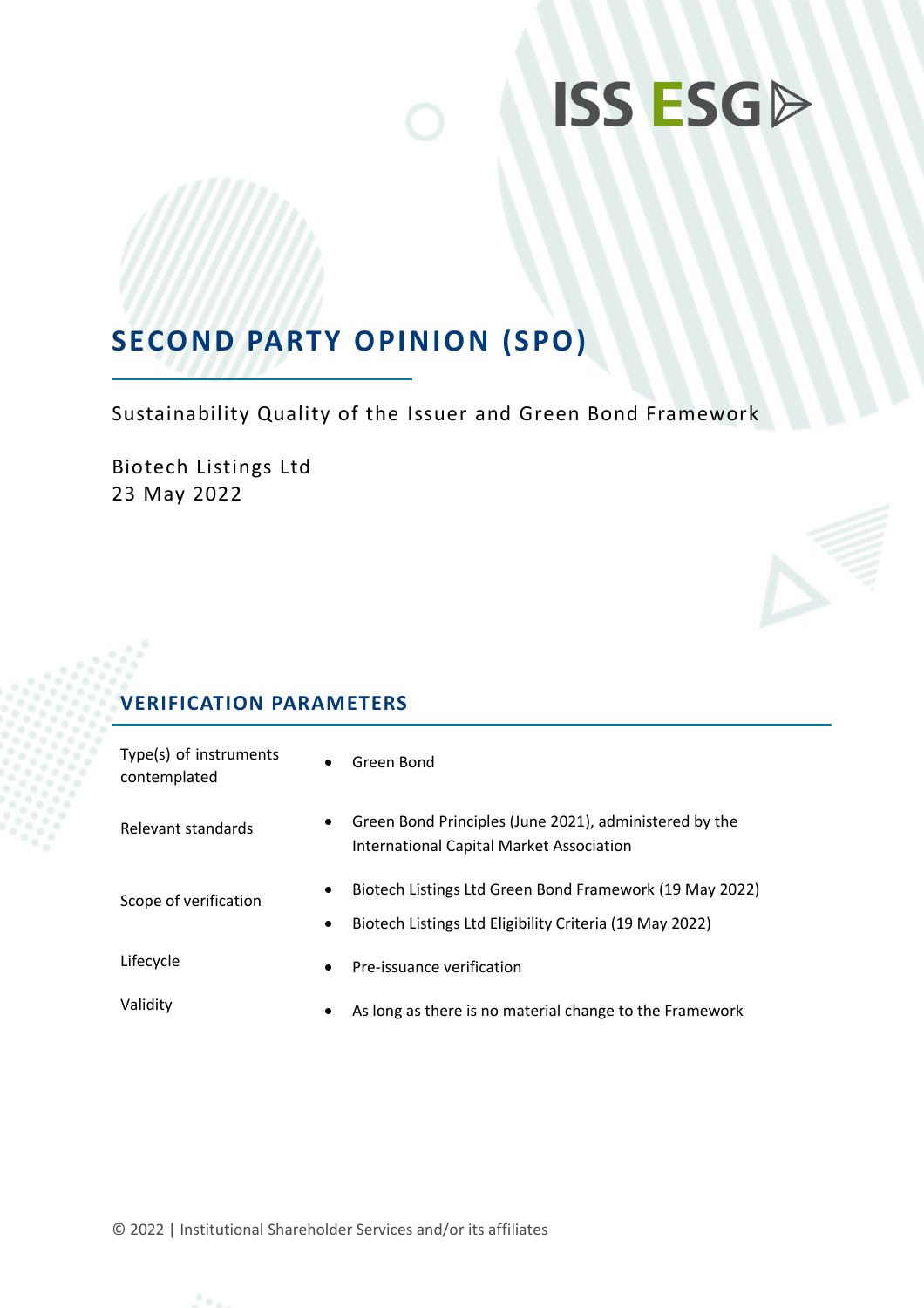

## **CONTENTS**

| B. MANAGEMENT OF ENVIRONMENTAL AND SOCIAL RISKS ASSOCIATED WITH THE ELIGIBILITY |  |
|---------------------------------------------------------------------------------|--|
|                                                                                 |  |
|                                                                                 |  |
| B. CONSISTENCY OF GREEN BOND WITH BIOTECH'S SUSTAINABILITY STRATEGY 13          |  |
|                                                                                 |  |
|                                                                                 |  |
|                                                                                 |  |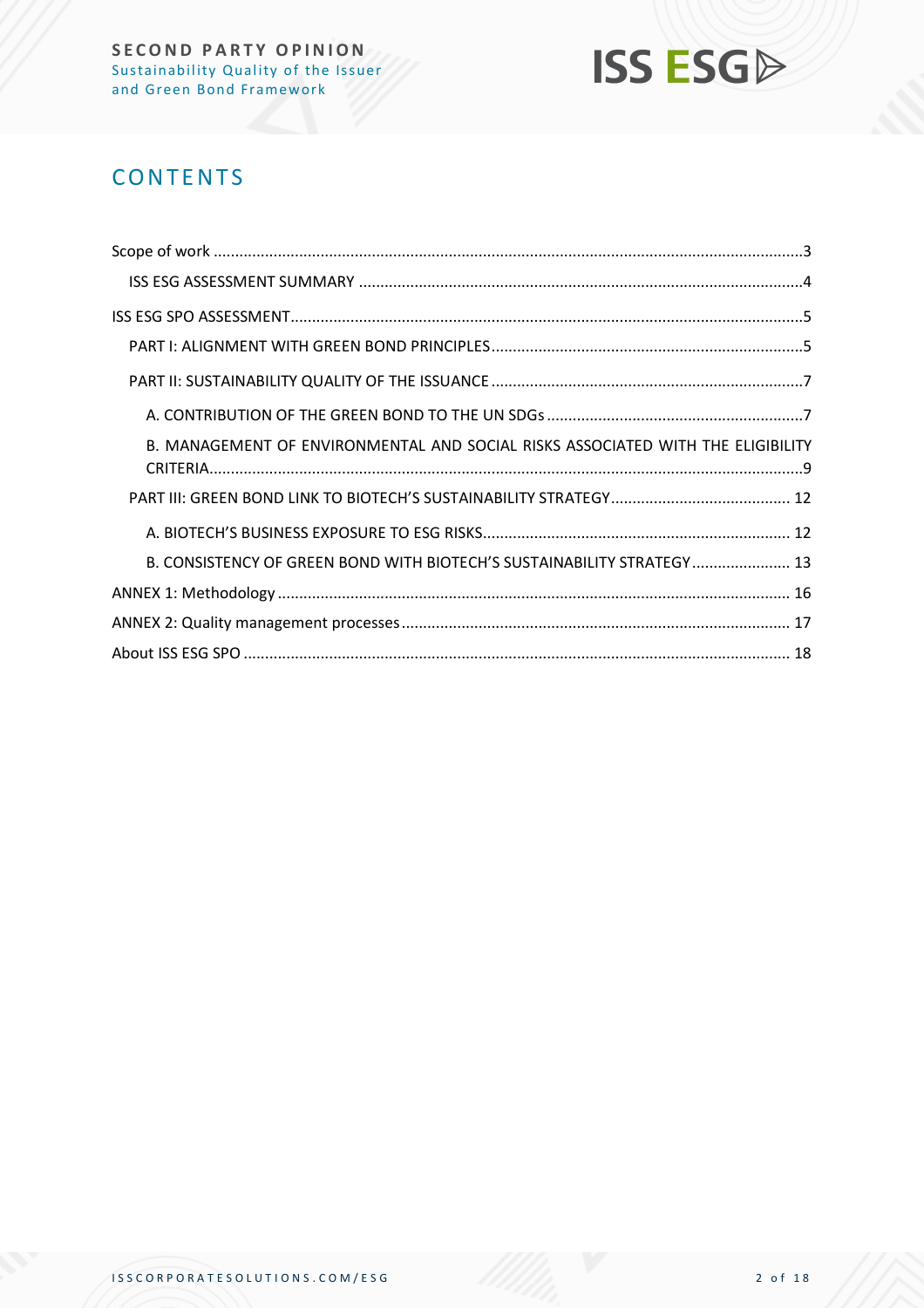

## <span id="page-2-0"></span>Scope of work

Biotech Listings Ltd ("the issuer", "Biotech" or ''Biotech Plantations'') commissioned ISS ESG to assist with its Green Bond issuance by assessing three core elements to determine the sustainability quality of the instrument:

- 1. Biotech's Green Bond Framework benchmarked against the International Capital Market Association's (ICMA) Green Bond Principles (GBP).
- 2. The Eligibility Criteria whether the projects contribute positively to the UN SDGs and perform against ISS ESG's issue-specific key performance indicators (KPIs) (See Annex 2).
- 3. Green Bond link to Biotech's sustainability strategy drawing on Biotech's overall sustainability profile and issuance-specific use of proceeds categories.

### Biotech Plantations - Business Overview

Biotech was founded in 2019 and is led by a team of plant scientists and planters. The company aims to develop sustainable long-term income-generating plantation ventures alongside enhancing plantation management systems and promote sustainable plantation practices.

Biotech Plantations currently owns a 1.000 acres coconut plantation in Rompin in the state of Pahang, Malaysia. The plantation is in the early stages of coconut production, with 55.000 palms currently planted and a further 18.000 palms to be planted. The plantation will be further planted out and intercropped with short terms crops such as pineapple, papaya, and banana. Biotech Plantations has expansion plans for a further 3.000 acres in Malaysia to make Biotech Plantations one of the largest coconut producers in Malaysia in the coming years.<sup>1</sup>

<sup>1</sup> Source: [biotechplantations.com](https://biotechplantations.com/our-projects/)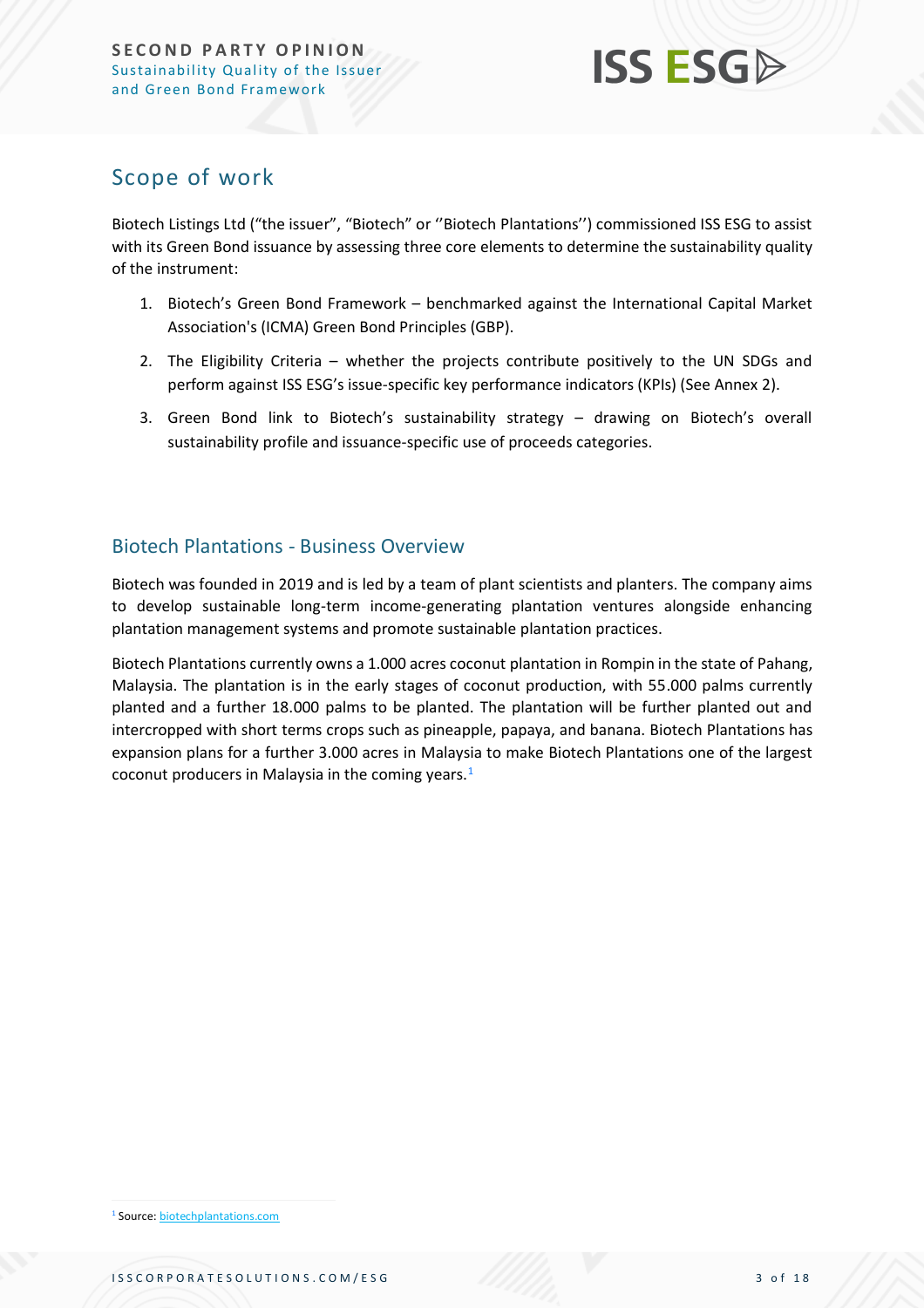## **ISS ESG**

## <span id="page-3-0"></span>ISS ESG ASSESSMENT SUMMARY

| <b>SPO SECTION</b>                                                                             | <b>SUMMARY</b>                                                                                                                                                                                                                                                                                                                                                                                                                                                                                                                                                                                                            | EVALUATION <sup>2</sup>                                                        |
|------------------------------------------------------------------------------------------------|---------------------------------------------------------------------------------------------------------------------------------------------------------------------------------------------------------------------------------------------------------------------------------------------------------------------------------------------------------------------------------------------------------------------------------------------------------------------------------------------------------------------------------------------------------------------------------------------------------------------------|--------------------------------------------------------------------------------|
| Part 1:<br><b>Alignment</b><br>with GBP                                                        | The issuer has defined a formal concept for its Green Bond regarding<br>use of proceeds, processes for project evaluation and selection,<br>management of proceeds and reporting. This concept is in line with<br>the Green Bond Principles.                                                                                                                                                                                                                                                                                                                                                                              | <b>Aligned</b>                                                                 |
| Part 2:<br><b>Sustainability</b><br>quality of the<br>Eligibility<br><b>Criteria</b>           | The Green Bond will (re-)finance eligible asset categories which<br>include sustainable land use and environmental management and<br>pollution prevention and control.<br>The use of proceeds category sustainable land use and environmental<br>management has been assessed with no net impact. Yet the use of<br>proceed categories improve the company's operations impacts and<br>mitigate potential negative externalities of the issuer's sector on SDGs<br>12 'Responsible Consumption & Production'.<br>The environmental and social risks associated with those use of<br>proceeds categories are well managed. | <b>Moderate</b>                                                                |
| Part 3:<br><b>Green Bond's</b><br>link to the<br>issuer's<br><b>Sustainability</b><br>strategy | The issuer allocates proceeds to Biotech Plantations Management Sdn<br>Bhd, Malaysia to (re)finance the planning, acquisition, equipping, and<br>management of plantations, refinance existing green debt and cover<br>the cost of issuance. This Green Bond Framework forms the basis for<br>future Green Bond issuances.<br>The use of proceed categories of the Green Bond are consistent with<br>the issuer's sustainability strategy as set forth in the underlying<br>Framework and material ESG topics for the issuer's industry. The<br>rationale for issuing Green Bonds is described by the issuer.             | <b>Consistent</b><br>with the<br>issuer's<br><b>Sustainability</b><br>strategy |

2 ISS ESG's evaluation is based on Biotech's Green Bond Framework (19 May 2022), on the underlying Eligibility Criteria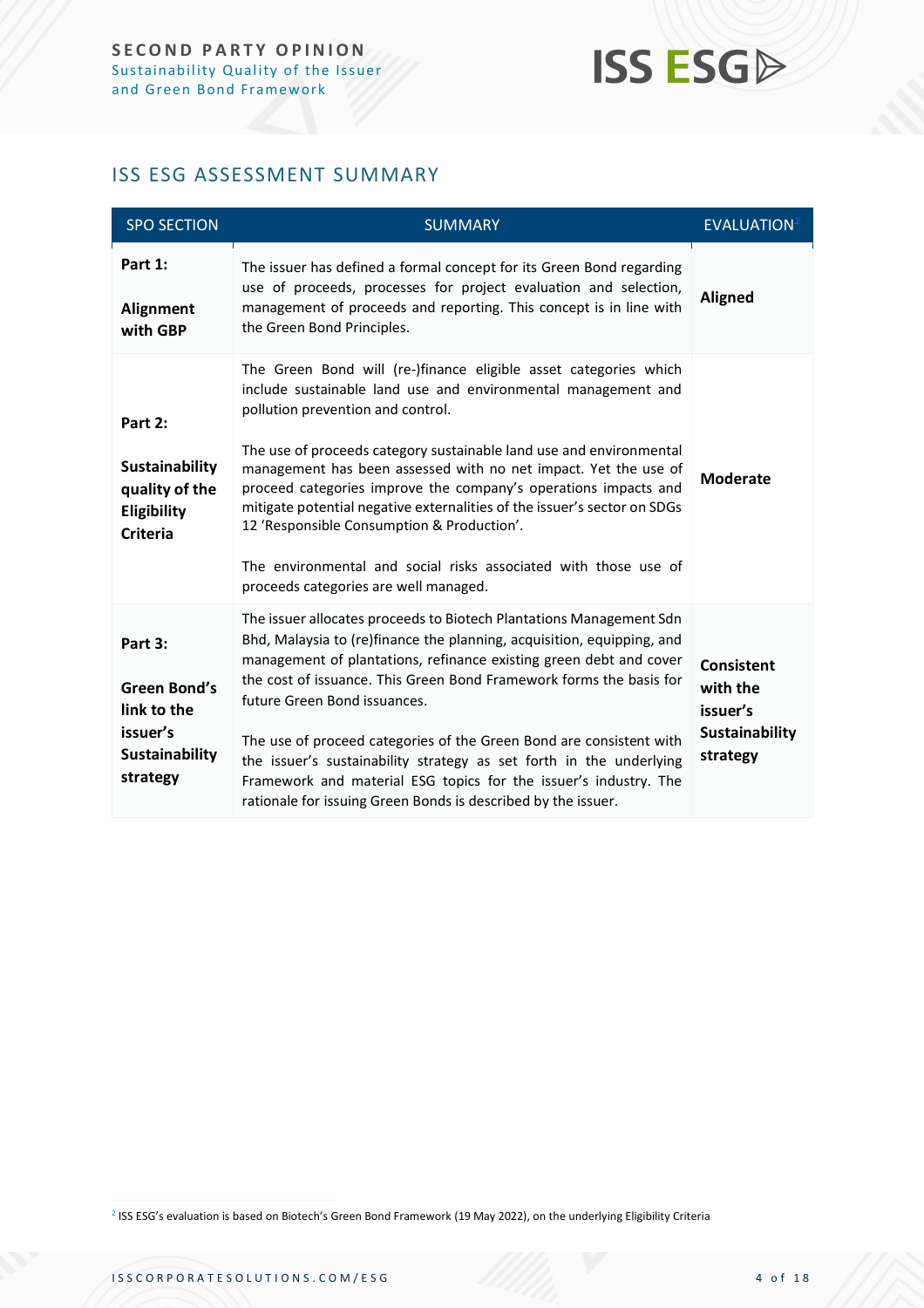## <span id="page-4-0"></span>ISS ESG SPO ASSESSMENT

### <span id="page-4-1"></span>**PART I: ALIGNMENT WITH GREEN BOND PRINCIPLES**

This section describes ISS ESG's assessment of the alignment of the Biotech's Green Bond Framework with the Green Bond Principles, administered by ICMA.

| <b>GREEN BOND</b><br><b>PRINCIPLES</b>                              |  | <b>ALIGNMENT ISS ESG'S OPINION</b>                                                                                                                                                                                                                                                                                                                                                                                                                            |  |
|---------------------------------------------------------------------|--|---------------------------------------------------------------------------------------------------------------------------------------------------------------------------------------------------------------------------------------------------------------------------------------------------------------------------------------------------------------------------------------------------------------------------------------------------------------|--|
| 1. Use of Proceeds                                                  |  | ISS ESG considers the use of proceeds description provided<br>by Biotech's Green Bond Framework as aligned with the<br>Green Bond Principles.                                                                                                                                                                                                                                                                                                                 |  |
|                                                                     |  | The issuer's green categories align with the project<br>categories as proposed by the Green Bond Principles,<br>Criteria are defined in a clear and transparent manner.<br>Environmental benefits are described. Further, the issuers<br>report on an expected look-back period for its investments<br>of a maximum of 2 years.                                                                                                                               |  |
|                                                                     |  | For its eligible projects, the issuer currently retains the<br>myGAP (Malaysian Good Agricultural Practices <sup>3</sup> ) and is<br>working towards the myOrganic certification <sup>4</sup> .                                                                                                                                                                                                                                                               |  |
| 2. Process for Project<br><b>Evaluation and</b><br><b>Selection</b> |  | ISS ESG considers the process for project evaluation and<br>selection description provided by Biotech's Green Bond<br>Framework as aligned with the Green Bond Principles.                                                                                                                                                                                                                                                                                    |  |
|                                                                     |  | The project selection process is defined and structured in<br>a congruous manner. ESG risks associated with the project<br>categories are identified and managed through an<br>appropriate process. Moreover, the projects selected<br>show alignment with the sustainability strategy of the<br>issuer.                                                                                                                                                      |  |
|                                                                     |  | The project selection process is defined and structured in<br>a congruous manner. ESG risks associated with the project<br>categories are identified and managed through an<br>appropriate process. Still, measures to cover social risks<br>related to the use of proceeds categories could be further<br>developed. However, the issuer confirms procedures in<br>place to manage social and environmental risks associated<br>with the project categories. |  |

<sup>3</sup> [Malaysian Good Agricultural Practices scheme \(myGAP\)](http://www.agricmelaka.gov.my/index.php?option=com_content&view=article&id=68:malaysian-good-agricultural-practices-scheme-mygap&catid=23&lang=en&Itemid=114&__ncforminfo=-4zjA4wqRUyquI7zue_5-DVEBCerO1NgZ_IL5KTHhsnvUAWT55ghSDWnI3ul3h4Zrt81Tn6cVNb1t_RgTpm-SzcRBK1CAjE6fIa7lACUpkNIYYYcIkb53fHjO4GabGUPGwiNjimvRrMNHwz2B2GtuA==)

<sup>4</sup> [Malaysian Organic Certification scheme \(myOrganic\)](http://www.agricmelaka.gov.my/index.php?option=com_content&view=article&id=69:malaysian-organic-certification-scheme-myorganic&catid=23&lang=en&Itemid=114&__ncforminfo=4ppTMWBRiTwa-wGOOafJcRCBEqk9_P9k5P9tWldVrUx0mACI4kFhLBr_ZF1E67kcW83ETp7Gs_WS72_LFDCZn_rfgBpRTeacC3FQLyDVjSOoLD8cXMVdKnOG-G-Zdq3d1oFTiU1mkNgkvBpmKWQwpw==)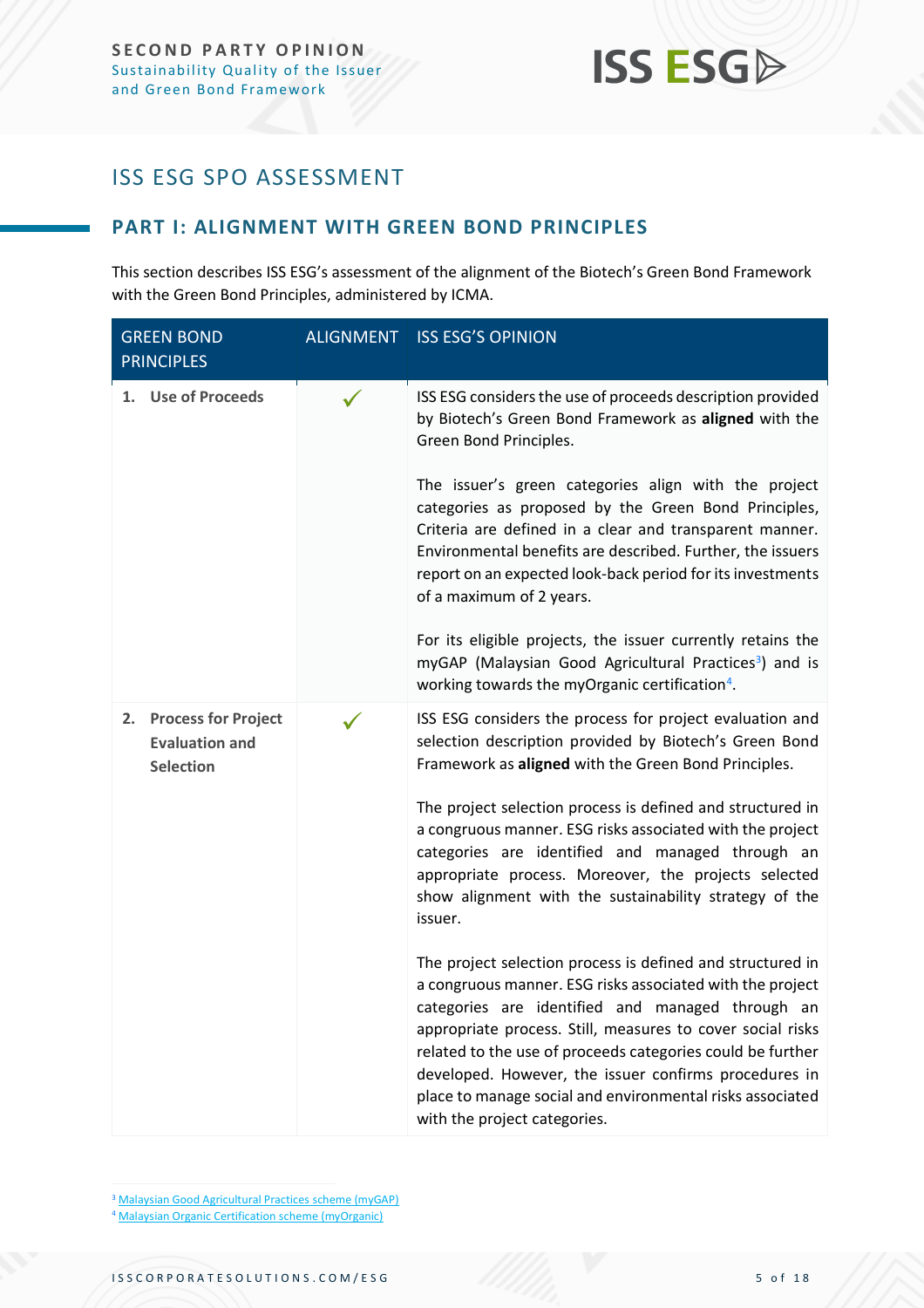#### **SECOND PARTY OPINION** Sustainability Quality of the Issuer and Green Bond Framework



| <b>Management of</b><br>3.<br><b>Proceeds</b> | ISS ESG finds that the management of proceeds proposed<br>by Biotech's Green Bond Framework as aligned with the<br>Green Bond Principles.<br>The proceeds collected will be equal to the amount<br>allocated to eligible projects, with no exceptions. The<br>proceeds are tracked in an appropriate manner and<br>attested in a formal internal process. Moreover, the issuer<br>discloses the temporary investment instruments for<br>unallocated proceeds.<br>The issuer commits to the proceeds allocation in the full<br>amount of the respective volume immediately and no later<br>than 12 months after of the bond issuance. In line with<br>market best practices Biotech holds and/or invests the<br>balance of net proceeds at is discretion into cash or cash<br>equivalents. |
|-----------------------------------------------|-------------------------------------------------------------------------------------------------------------------------------------------------------------------------------------------------------------------------------------------------------------------------------------------------------------------------------------------------------------------------------------------------------------------------------------------------------------------------------------------------------------------------------------------------------------------------------------------------------------------------------------------------------------------------------------------------------------------------------------------------------------------------------------------|
| <b>Reporting</b><br>4.                        | ISS ESG finds that the allocation and impact reporting<br>proposed by Biotech's Green Bond Framework as aligned<br>with the Green Bond Principles.<br>The issuer commits to disclose the allocation of proceeds<br>transparently and to report in an appropriate frequency.<br>Biotech shares information on the level of expected<br>reporting and the type of information that will be<br>reported. Moreover, the issuer commits to report<br>annually, until the bond matures.<br>The allocation and impact reporting will be made publicly<br>available. The issuer commits to align with principles set<br>forth in ICMA's Handbook "Harmonised Framework for<br>Impact Reporting".                                                                                                  |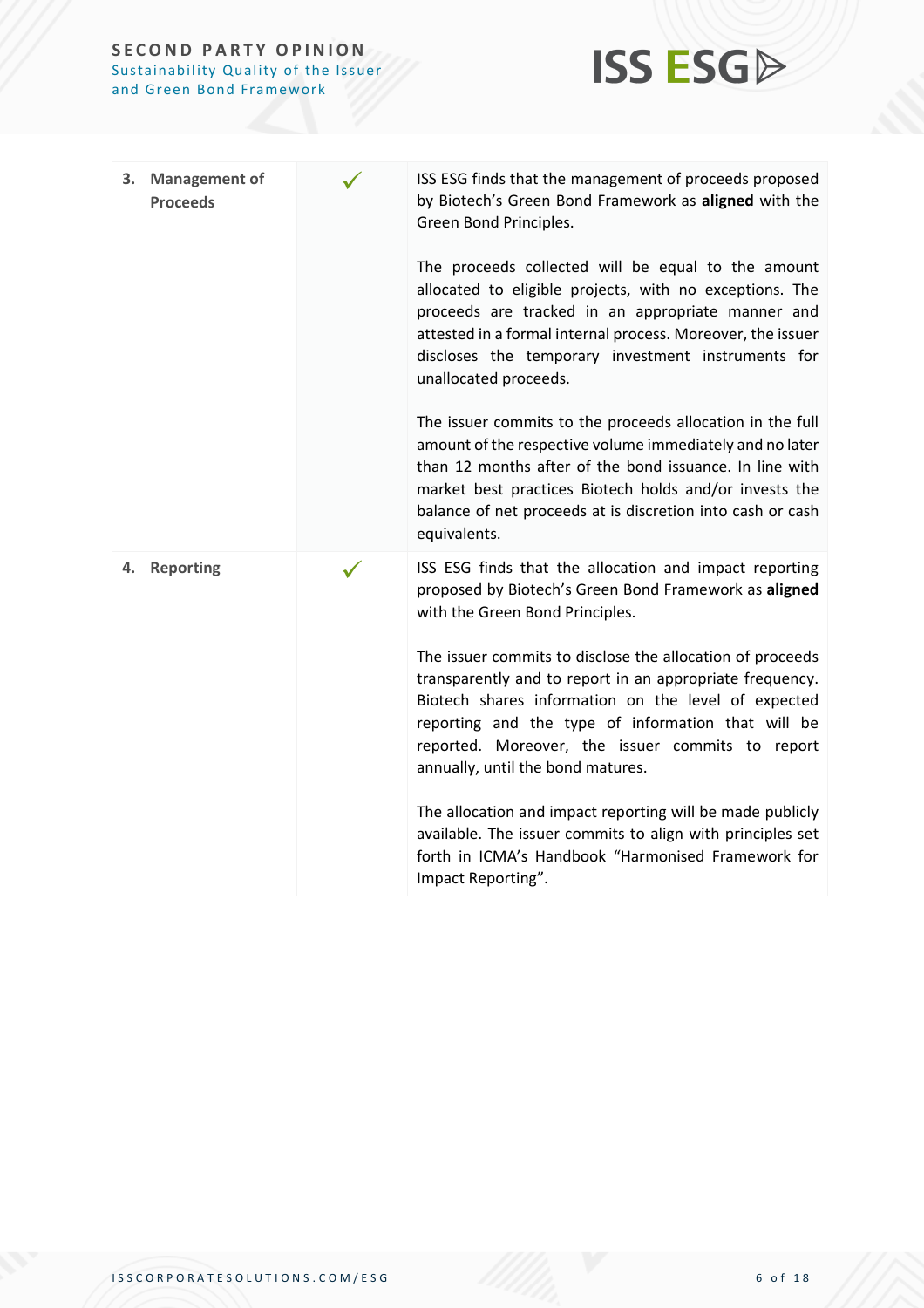### <span id="page-6-0"></span>**PART II: SUSTAINABILITY QUALITY OF THE ISSUANCE**

#### <span id="page-6-1"></span>A. CONTRIBUTION OF THE GREEN BOND TO THE UN SDGs

Companies can contribute to the achievement of the SDGs by providing specific services/products which help address global sustainability challenges, and by being responsible corporate actors, working to minimize negative externalities in their operations along the entire value chain. The aim of this section is to assess the SDG impact of the use of proceeds categories selected by the issuer in two different ways, depending on whether the proceeds are used to (re)finance:

- Specific products/services,
- Improvements of operational performance.

#### **1. Products and services**

The assessment of use of proceeds categories for (re)financing products and services is based on a variety of internal and external sources, such as the ISS ESG SDG Solutions Assessment (SDGA), a proprietary methodology designed to assess the impact of an issuer's products or services on the UN SDGs, as well as other ESG benchmarks (the EU Taxonomy Climate Delegated Acts, the ICMA Green and/or Social Bond Principles and other regional taxonomies, standards and sustainability criteria).

This assessment is displayed on 5-point scale (see Annex 2 for methodology):

| <b>Significant</b> | Limited <b>\</b>   | Nο         | <b>Limited</b>      | <b>Significant</b> |
|--------------------|--------------------|------------|---------------------|--------------------|
| <b>Obstruction</b> | <b>Obstruction</b> | Net Impact | <b>Contribution</b> | Contribution !     |

Each of the Green Bond Use of Proceeds categories has been assessed for its contribution to, or obstruction of, the SDGs:

| <b>USE OF PROCEEDS</b>                                                                                                                                 | <b>CONTRIBUTION OR</b><br><b>OBSTRUCTION</b> | <b>SUSTAINABLE DEVELOPMENT GOALS</b> |  |
|--------------------------------------------------------------------------------------------------------------------------------------------------------|----------------------------------------------|--------------------------------------|--|
| Sustainable land use and<br>environmental management<br>Sustainable agriculture standard<br>myGAP Malaysian Good Agriculture<br>Practices <sup>5</sup> | No<br><b>Net Impact</b>                      | 2 ZERO<br>$15$ $\frac{LFE}{D}$       |  |

<sup>&</sup>lt;sup>5</sup> The myGAP certification scheme has been drawn up by the Malaysian Department of Agriculture in 2002, to recognize farms that practice GAP. The scheme is constructed based on Malaysian Standard MS 1784:2005 Crop Commodities – Good Agriculture Practices (GAP), a resource management system in agricultural production on a sustainable basis. The certification is referenced in the current Malaysian Climate Change and Principe-based Taxonomy published in April 2021 by the Bank Negara Malaysia. The CCPT sets out Guiding Principles intended to help financial institutions assess and categorize economic activities according to the extent to which they meet climate objectives and promote the transition to a low-carbon economy. The CCPT predeceases the higher-level ASEAN Taxonomy. ISS ESG emphasizes limitations with regard to an independent third-party verification scheme and reliability on quality assurance. The local government agency isthe single certification body handling promotion, auditing processes, and certification processes. Relevant documents describing these procedures are not publicly available. ISS ESG notes the issuer's commitment to the development of a data collection tool to further evaluate methods for sustainable farming, with a focus on carbon sequestration.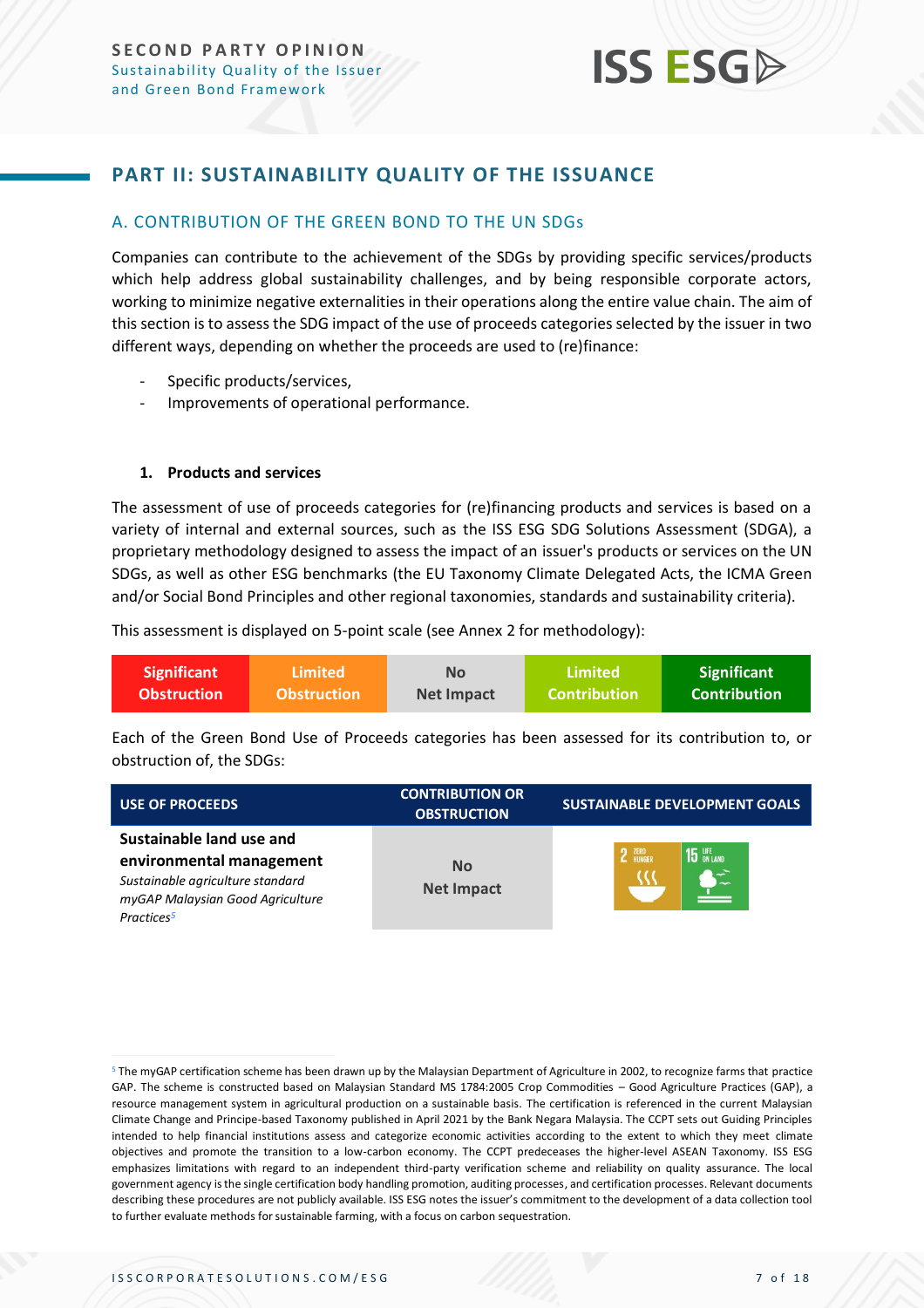

#### **2. Improvements of operational performance (processes)**

The below assessment aims at qualifying the direction of change (or "operational impact improvement") resulting from the operational performance projects (re)financed by the use of proceeds categories, as well as related UN SDGs impacted. The assessment displays how the use of proceeds categories are mitigating the exposure to the negative externalities relevant to the business model and the sector of the issuer.

According to ISS ESG SDG Impact Rating methodology, potential impacts on the SDGs related to negative operational externalities<sup>6</sup> in the food products are the following:



The table below aims at displaying the direction of change resulting from the operational performance improvement projects. The outcome displayed does not correspond to an absolute or net assessment of the operational performance.



<sup>6</sup> The impact of the issuer's products and services resulting from operations and processes is outlined in Part II of the SPO.

<sup>&</sup>lt;sup>7</sup> Limited information is available on the scale of the improvement as no threshold is provided. ISS ESG solely displays the direction of change.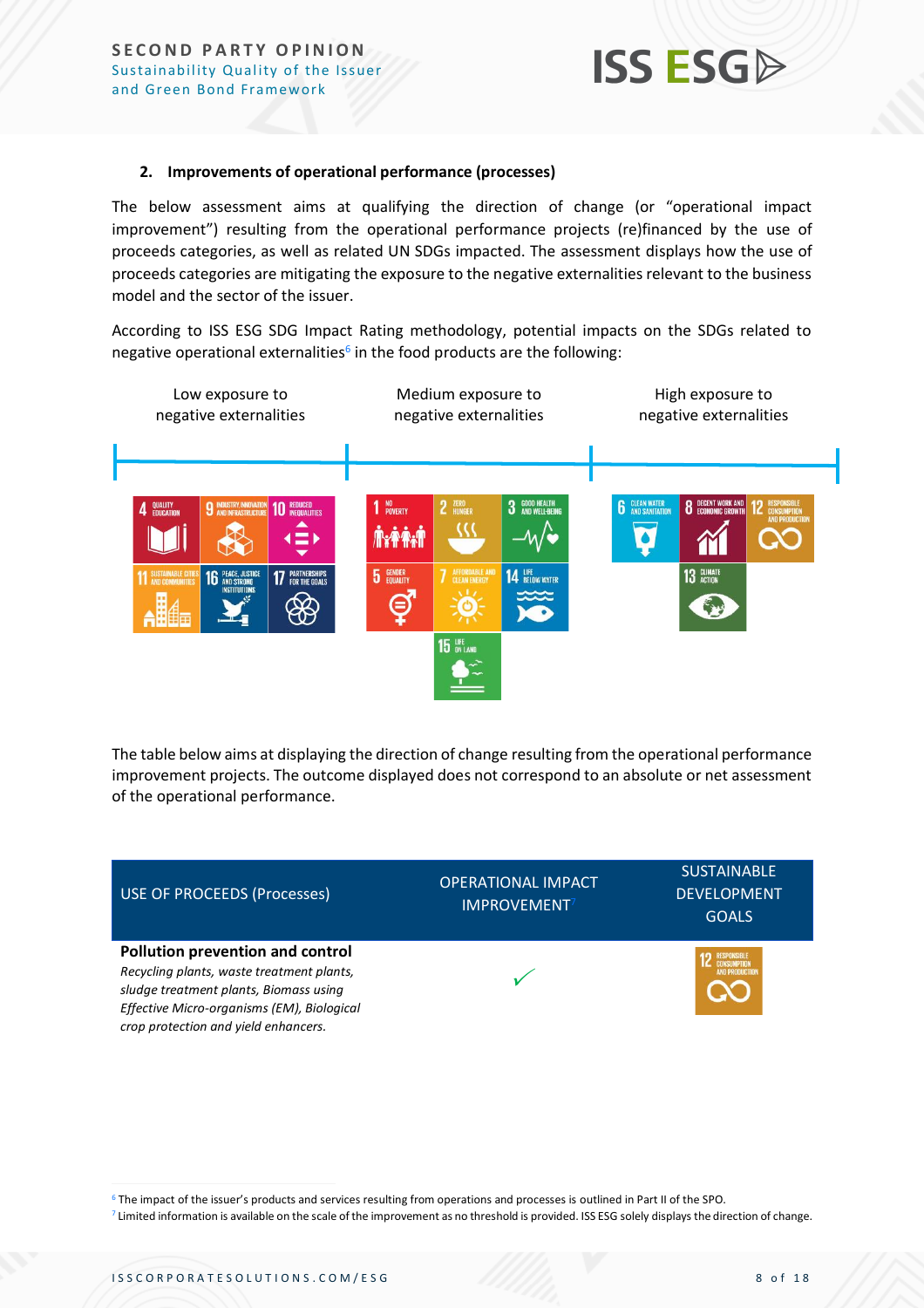

#### <span id="page-8-0"></span>B. MANAGEMENT OF ENVIRONMENTAL AND SOCIAL RISKS ASSOCIATED WITH THE ELIGIBILITY CRITERIA

Eligible categories include Sustainable land use and environmental management and Pollution prevention and control. The table below presents the findings of an ISS ESG assessment of the selection criteria against ISS ESG KPIs.

#### **A S S E S S M E N T A G A I N S T I S S E S G K P I : S U S T A I N A B L E L A N D U S E A N D E N V I R O N M E N T A L MANAGEMENT AND POLLUTION PREVENTION AND CONTROL**

#### **Site selection**

✓

✓

The company's main coconut plantation site is located on a degraded site alienated for agriculture, to reduce the impact on natural biodiversity. There is no proximity to Ramsar sites or IUCN protected areas. If vacant land, it must be classified as degraded forest or agricultural land by the relevant authorities. Forest reserves and sensitive ecosystems, like Ramsar sites, and other conservation sites, must and will always be avoided. If privately owned and involving non-agriculture gazetted land use or large-scale development the issuer is under the requirement to submit an EIA (Environmental Impact Assessment). Government-owned land remains under the supervision of the respective state government's DOA (Department of Agriculture).

#### **Working conditions**

The company has been awarded the myGAP certification, granted by Malaysia's Agriculture Department, stating conformance to the Malaysian Good Agriculture Practices<sup>8</sup> including measures regarding the health and wellbeing of agricultural staff. Standard worker safety and health requirement guidelines set by the government of Malaysia's labour law adhere at the plantations. The issuer developed an Employee Handbook, setting general working conditions and defining internal rules and regulations for instance in line with Convention184 - Safety and Health in Agriculture Convention, 2001 (No. 184) and P155 - Protocol of 2002 to the Occupational Safety and Health Convention, 1981 of the International Labour Organisation (ILO). The terms and conditions of service stipulated are applicable to all employees of the Biotech Plantations Group, including probationers and employees on fixed-term contracts.

#### **Human rights and local communities**

✓ The issuer has put in place an open, company-wide policy that foresees proactive engagement with local communities. For instance, the company is actively involved in dialogue sessions that involve local community leaders and state & local council representatives.

✓ The issuer holds a policy, where proactive engagement with local communities is maintained, to ensure sustainable co-existence of both, local communities, and the exploitation. The issuer provides information on processes ensuring systematic high standards on human rights.

<sup>8</sup> [Malaysian Standard GAP](https://law.resource.org/pub/my/ibr/ms.1784.7.2007.pdf)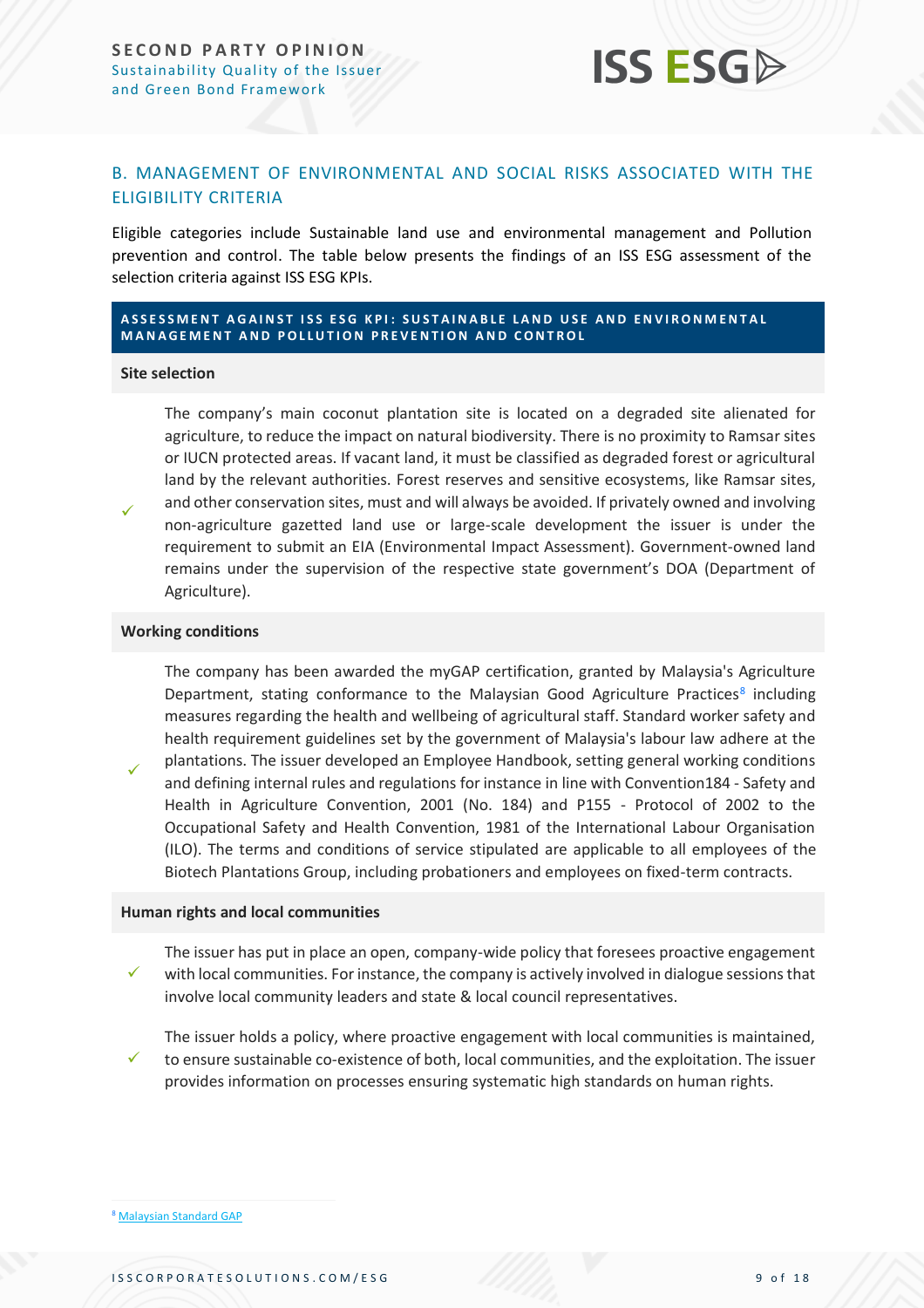✓

## **ISS ESG**

#### **Conservation, soil and biodiversity management in agricultural production**

The issuer confirms that no deforestation was involved, throughout the development of this coconut plantation. Additionally, buffer zones are created and maintained at strategic

✓ locations within the plantation, to ensure the maintenance of both flora & fauna biodiversity in line with the recommendations provided by the state's Department of Agriculture. This process is systematically set in the issuers Sustainability Policy.

The large majority (>90%) of the fertilizer applied at Biotech's plantation is organic (biofertilizer), sourced locally, with minimal (<10%) mineral fertilizer, to ensure an adequate supply of trace elements, necessary for healthy palm growth. This practice is maintained throughout, from nursery to field planting. Further, the company aims to exclude pesticide use as much as possible. Management systems are in place to ensure compliance with set requirements for coconut cultivation.

✓ The company confirms avoidance of the use of any genetically modified organism. All planting materials are produced from selected crosses within their own seed orchard, using conventional breeding techniques.

#### **Water conservation in agricultural production**

✓ For its coconut plantation, the company has created drainage canals (e.g., furrow systems) to expedite watering and drainage throughout the plantation, either during the hot and dry period or during wet seasons. In addition, the issuer maintains water networks within the plantation to ensure the preservation of aquatic biodiversity is preserved. The issuer's sustainability policy sets the standard that selected plantations are not located in regions with high levels of water stress and perform a water impact assessment where required.

✓ The coconut plantation avoids the use of any fresh or treated water sources, meant for human consumption. It instead relies on trapped rainwater in its canal networks. On rare occasions, e.g., during prolonged droughts, the company uses groundwater.

#### **Climate impact of agricultural production**

 $\Omega$ While the company states to diligently monitor the use of agricultural machinery to save fuel, its plantation still relies on diesel-powered tractors and lorries. Despite plans on incorporating solar cells to power office buildings and workers' quarters, there is no information on systematic policies in place that concern the utilization and development of decarbonized infrastructure and machinery. The issuer confirmed ISS ESG a GHG emission reduction plan, committing to reduce GHG emissions intensity from operations by 30% by 2030, targeting netzero by 2050. ISS ESG encourages the validation and frequent reporting on the GHG reduction targets and actuals by a certified third party.

#### **Food safety management**

 $\circ$ 

The issuer has been awarded the myGAP certification, granted by Malaysia's Agriculture Department, stating conformance to the Malaysian Good Agriculture Practices. The guidelines foresee measures regarding the quality and safety of food production. However, myGAP is not Global Food Safety Imitative (GFSI) recognized.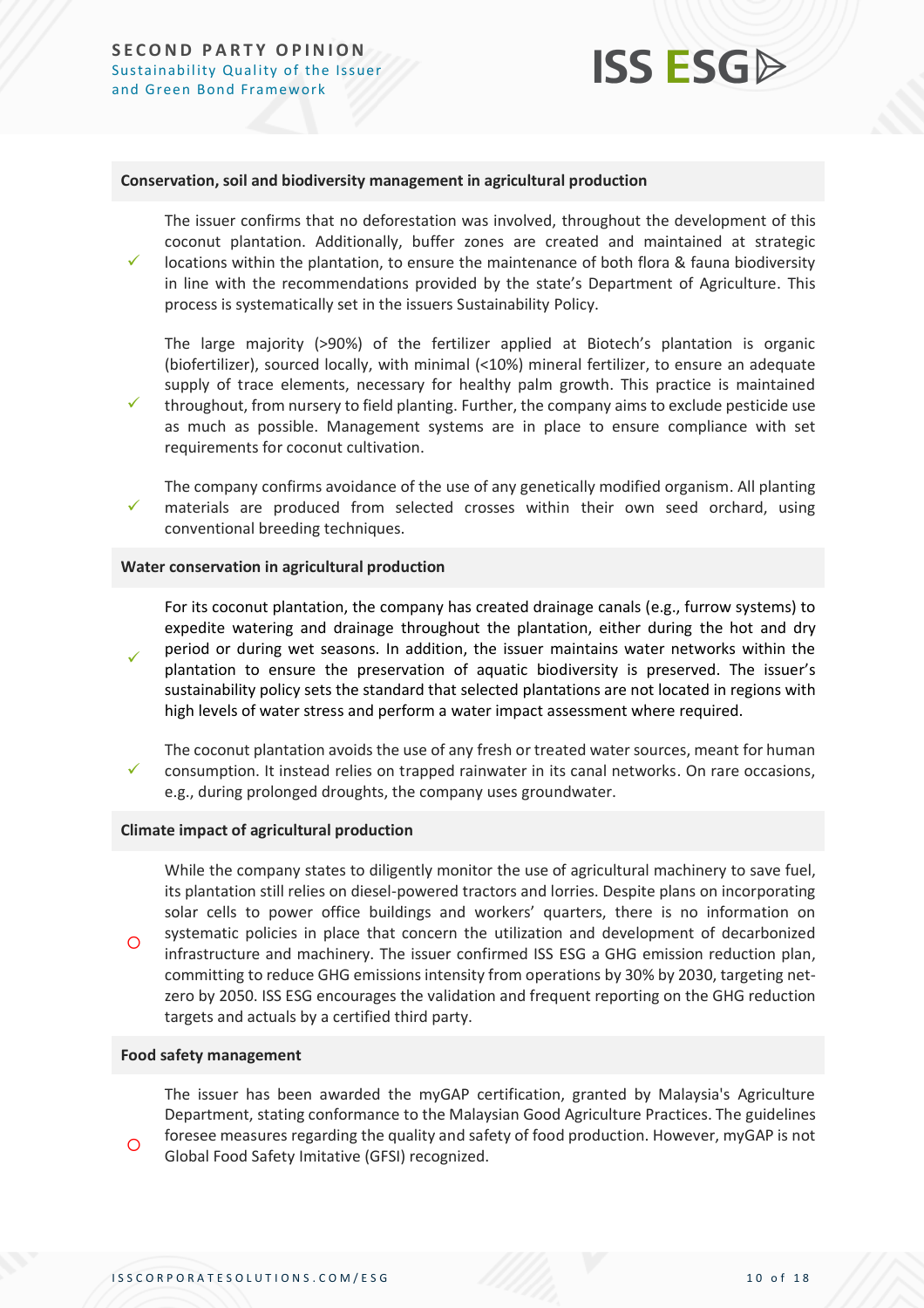

#### **Fire management**

✓

✓

Standard fire-fighting equipment is available within the plantation, especially at the various infrastructure. Further, undergrowth in the plantation is cleared periodically to reduce fire risk. Perimeter drain prevents fire from encroaching into the plantation from the surrounding area.

#### **Environmental aspects during operation**

All waste from the plantation, including, but not limited to fronds, husks, etc., are shredded/pulverized & reintroduced into the plantation as organic medium/mulch, keeping the environmental impact as minimal as possible. This is part of the standard operating produce at the plantation, where it is a requirement not to remove any biomass (waste) from the plantation. This procedure is strictly enforced by the plantation management team.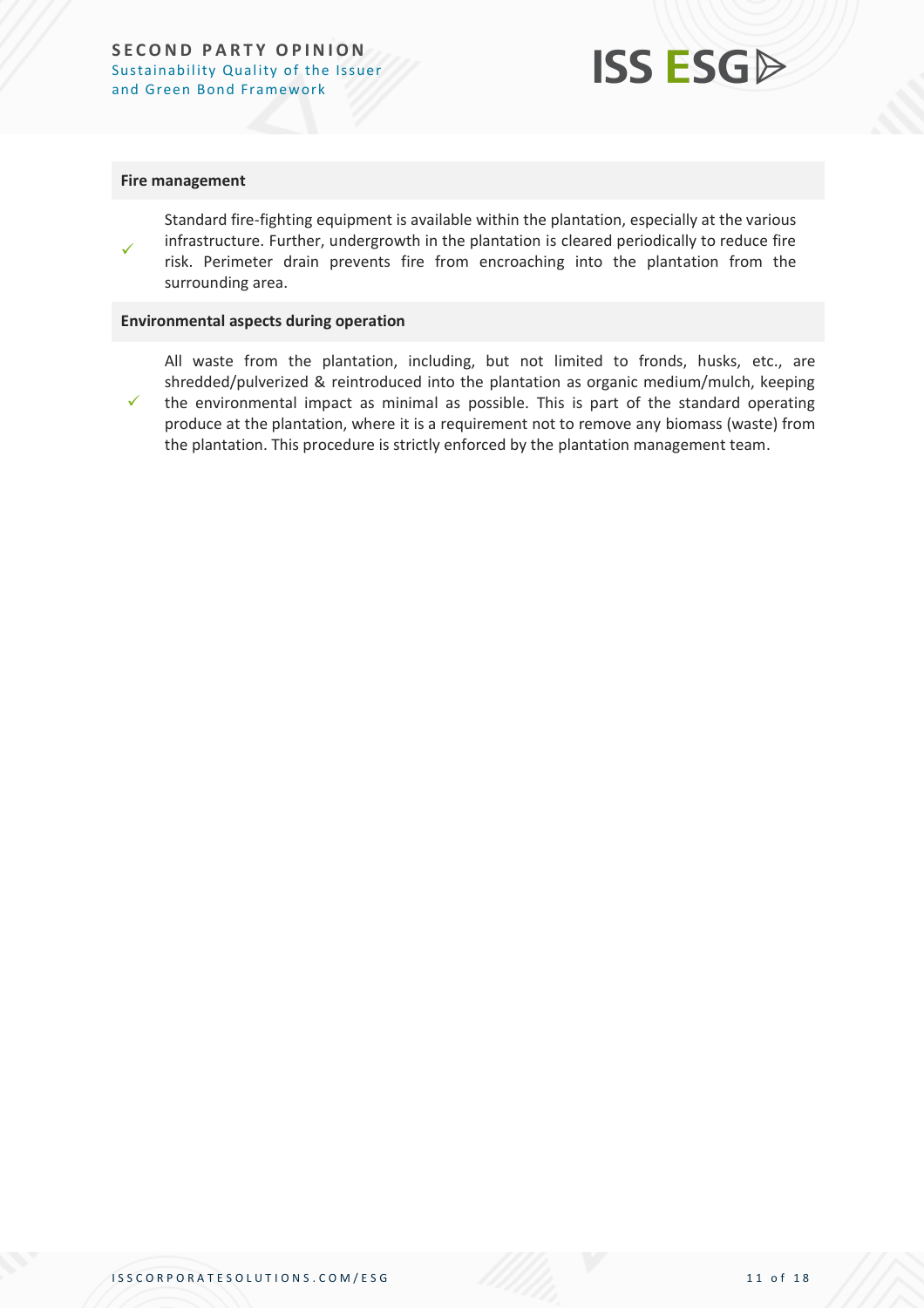

## <span id="page-11-0"></span>**PART III: GREEN BOND LINK TO BIOTECH'S SUSTAINABILITY STRATEGY**

#### <span id="page-11-1"></span>A. BIOTECH'S BUSINESS EXPOSURE TO ESG RISKS

This section aims to provide an overall level of information on the ESG risks to which the issuer is exposed through its business activities, providing additional context to the issuance assessed in the present report.

#### *ESG risks associated with the issuer's industry*

Key challenges faced by companies in terms of sustainability management in the food product industry are displayed in the table below. Please note, that this is not a company specific assessment but areas that are of particular relevance for companies operating in this industry.

#### ESG KEY ISSUES IN THE FOOD PRODUCT INDUSTRY

Labour standards and working conditions

Customer health and safety

Impacts on soil and biodiversity along the value chain

Mitigation of direct and indirect climate impacts

Conservation of aquatic ecosystems and water along the value chain

#### *ESG performance of the issuer*

Leveraging ISS ESG's Indicative Corporate Rating methodology<sup>9</sup>, ISS ESG assessed the current sustainability performance of the issuer to be poor. Please note that the consistency between the issuance subject to this report and the issuer's sustainability strategy is further detailed in Part III.B of the report.

#### *Breaches of international norms and ESG controversies*

#### At issuer level

At the date of publication, ISS ESG has not identified any severe controversy in which the issuer would be involved.

#### At industry level

Based on a review of controversies over a 2-year period, the top three issues that have been reported against companies within the food product industry are as follows: Failure to prevent deforestation/

<sup>9</sup> Methodological Note: Please note that Biotech Listings Ltd is not part of the ISS ESG Corporate Rating Universe. Thus, the below sustainability profile is an assessment conducted by the analyst in charge of the food product industry based mainly on publicly available information. No direct communication between the issuer and the analyst has taken place during the process. The assessment is not based on ISS ESG Corporate Rating but considers ISS ESG Research's methodology.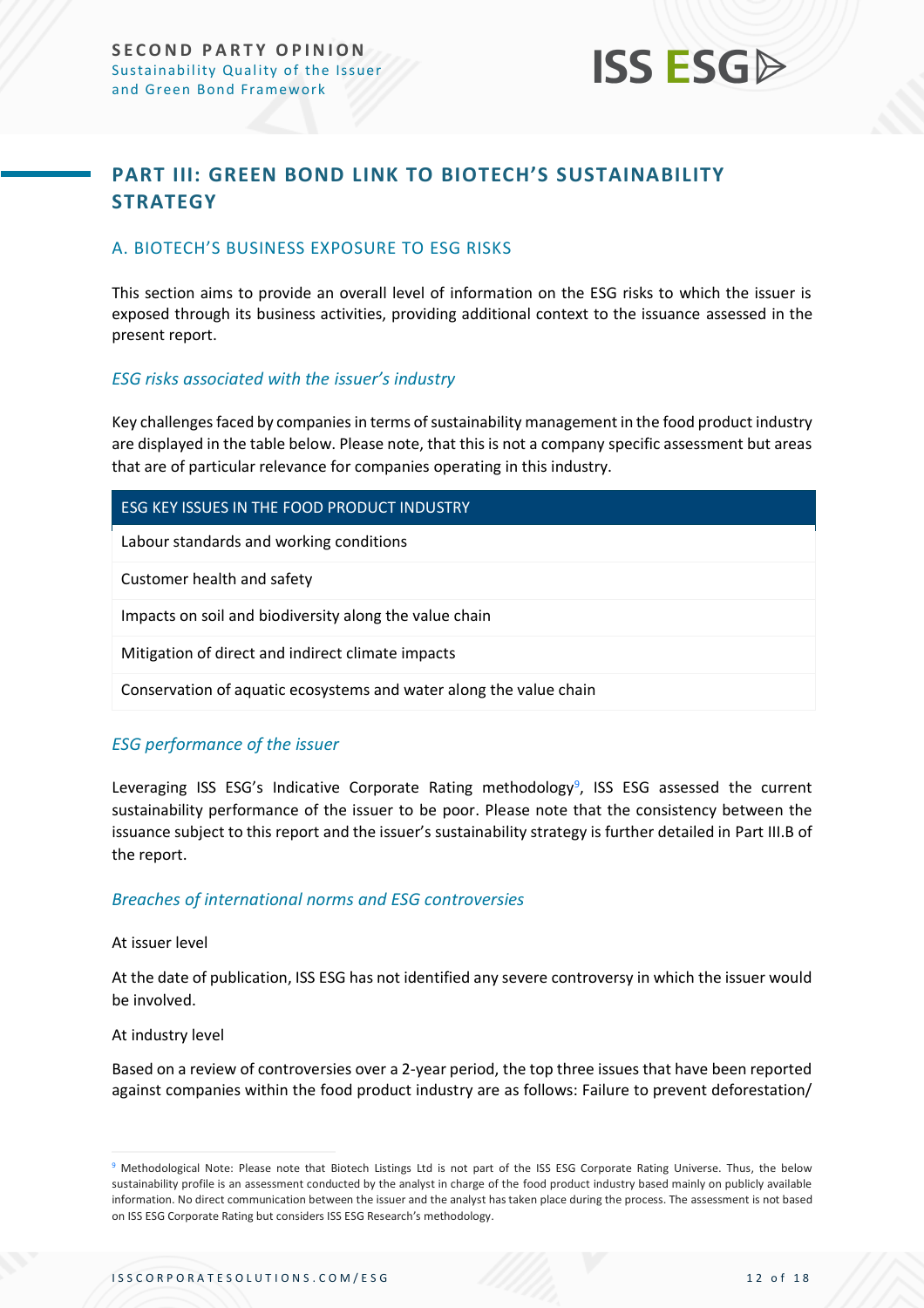

illegal logging, Failure to respect the right to safe and healthy working conditions, Failure to mitigate climate change impacts.

Please note, that this is not a company-specific assessment but areas that can be of particular relevance for companies within that industry.

#### <span id="page-12-0"></span>B. CONSISTENCY OF GREEN BOND WITH BIOTECH'S SUSTAINABILITY STRATEGY

#### *Key sustainability objectives and priorities defined by the issuer*

The issuer aims to identify opportunities and develop sustainable long-term income-generating plantation ventures. Biotech Plantations aims to achieve these objectives by continually enhancing the plantation management systems and promoting sustainable plantation practices. The issuer states that these actions will aim to benefit local communities and international markets and contribute to the global fight against climate change.

The end products will have a key focus on delivering clean, healthy, sustainable produce; abundant in natural phytonutrients, vitamins, and minerals to encourage health and longevity. The issuer aims to pursue a long-term sustainable agribusiness.

#### *Rationale for issuance*

Agricultural lands (lands used for agricultural production, consisting of cropland, managed grassland and permanent crops including agro-forestry and bio-energy crops) occupy about 40- 50% of the Earth's land surface. Agriculture and forestry can play a crucial role in achieving global decarbonisation targets. In 2020, the IPCC estimated that the Agriculture, Forestry, and Other Land Use sector, on average, accounted for 13-21% of global total anthropogenic GHG emissions in the period 2010-2019, while it can provide 20-30% of the global mitigation needed for a 1.5 or 2 °C pathway towards 2050 $^{10}$ . A variety of options exist for the mitigation of GHG emissions in agriculture. The most prominent options are improved crop and grazing land management (e.g., improved agronomic practices, nutrient use, reduced tillage, and residue management).<sup>11</sup>

The underlying Green Bond Framework aims to support Biotech's strategy. Biotech believes that the issuance of Green Bonds is an effective tool to channel investments to projects that have demonstrable environmental benefits and thereby contribute to the achievement of the UN SDGs. Through the underlying Framework, Biotech also intends to contribute to the Green Financing market's growth and address investors' willingness to finance green projects.

The issuer allocates proceeds to Biotech Plantations Management Sdn Bhd, Malaysia to (re)finance the planning, acquisition, equipping, and management of plantations, refinance existing green debt and cover the cost of issuance. This Green Bond Framework forms the basis for future Green Bond issuances.

<sup>10</sup> Source[: IPPC Climate Change and Land](https://www.ipcc.ch/site/assets/uploads/sites/4/2020/02/SPM_Updated-Jan20.pdf)

<sup>&</sup>lt;sup>11</sup> Source: **IPPC Agriculture, Forestry and Other Land Use**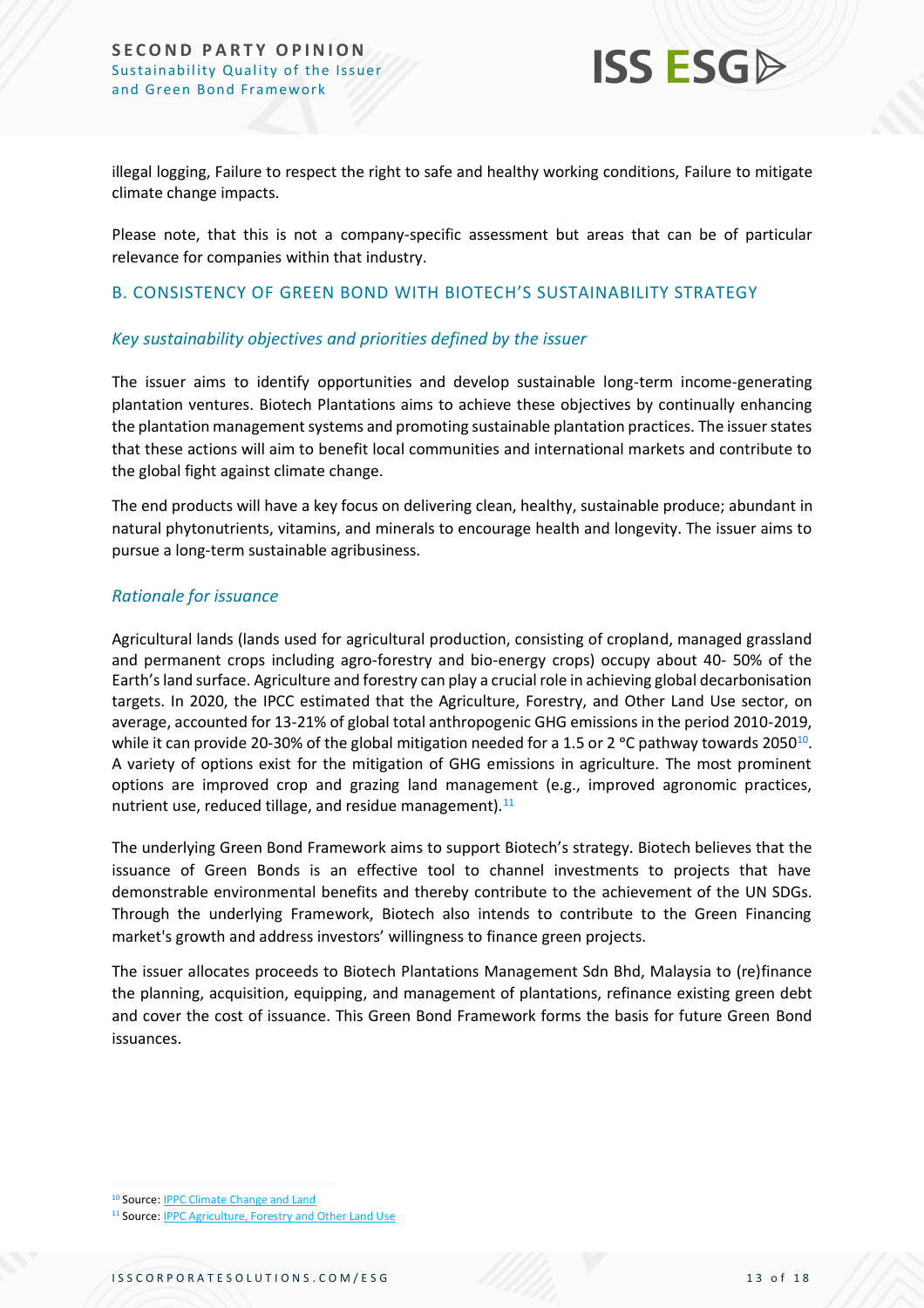#### **SECOND PARTY OPINION** Sustainability Quality of the Issuer and Green Bond Framework



#### *Contribution of use of proceeds categories to sustainability objectives and key ESG industry challenges*

ISS ESG mapped the use of proceeds categories financed under this Green Bond with the sustainability objectives defined by the issuer, and with the key ESG industry challenges as defined in the ISS ESG Corporate Rating methodology for the food product industry. Key ESG industry challenges are key issues that are highly relevant for a respective industry to tackle when it comes to sustainability, e.g., climate change and energy efficiency in the buildings industry. From this mapping, ISS ESG derived a level of contribution to the strategy of each use of proceeds categories.

| <b>USE OF PROCEEDS</b><br><b>CATEGORY</b>            | <b>SUSTAINABILITY</b><br><b>OBJECTIVES</b><br><b>FOR THE ISSUER</b> | <b>KEY ESG INDUSTRY</b><br><b>CHALLENGES</b> | <b>CONTRIBUTION</b>                     |
|------------------------------------------------------|---------------------------------------------------------------------|----------------------------------------------|-----------------------------------------|
| Sustainable land use and<br>environmental management |                                                                     |                                              | Contribution to a<br>material objective |
| Pollution prevention and<br>control                  |                                                                     |                                              | Contribution to a<br>material objective |

**Opinion:** *ISS ESG finds that the use of proceeds financed through this green bond is consistent with the issuer's sustainability strategy and material ESG topics for the issuer's industry. The company has implemented an internal climate change strategy including aiming to reduce the impact of agricultural production on the climate and a greenhouse gas emission reduction target. The rationale for issuing green bonds is mainly described by the issuer's sustainability strategy set forth in its Framework.*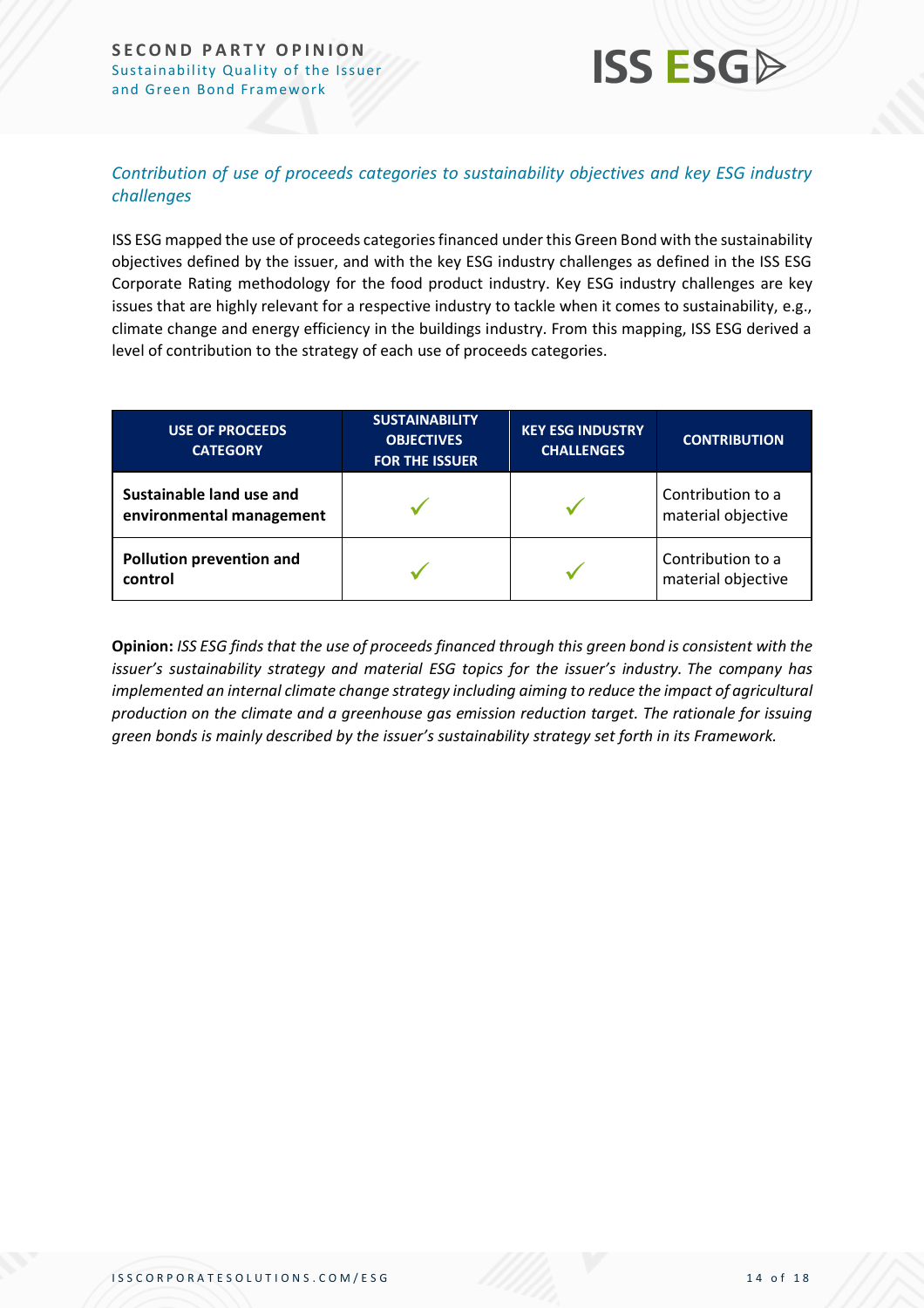

#### DISCLAIMER

- 1. Validity of the SPO: As long as no substantial changes to the Framework are made.
- 2. ISS ESG uses a scientifically based rating concept to analyse and evaluate the environmental and social performance of companies and countries. In doing so, we adhere to standardized procedures to ensure consistent quality of responsibility research worldwide. In addition, we provide Second Party Opinion (SPO) on bonds based on data provided by the issuer.
- 3. We would, however, point out that we do not warrant that the information presented in this SPO is complete, accurate, or up to date. Any liability on the part of ISS ESG in connection with the use of these SPO, the information provided in them, and the use thereof shall be excluded.
- 4. All statements of opinion and value judgments given by us do not in any way constitute purchase or investment recommendations. In particular, the SPO is no assessment of the economic profitability and creditworthiness of a bond but refers exclusively to the social and environmental criteria mentioned above.
- 5. We would point out that this SPO, certain images, text and graphics contained therein, and the layout and company logo of ISS ESG and ISS-ESG are the property of ISS and are protected under copyright and trademark law. Any use of such ISS property shall require the express prior written consent of ISS. The use shall be deemed to refer in particular to the copying or duplication of the SPO wholly or in part, the distribution of the SPO, either free of charge or against payment, or the exploitation of this SPO in any other conceivable manner.

The issuer that is the subject of this report may have purchased self-assessment tools and publications from ISS Corporate Solutions, Inc. ("ICS"), a wholly-owned subsidiary of ISS, or ICS may have provided advisory or analytical services to the issuer. No employee of ICS played a role in the preparation of this report. If you are an ISS institutional client, you may inquire about any issuer's use of products and services from ICS by emailing [disclosure@issgovernance.com.](mailto:disclosure@issgovernance.com)

This report has not been submitted to, nor received approval from, the United States Securities and Exchange Commission or any other regulatory body. While ISS exercised due care in compiling this report, it makes no warranty, express or implied, regarding the accuracy, completeness or usefulness of this information and assumes no liability with respect to the consequences of relying on this information for investment or other purposes. In particular, the research and scores provided are not intended to constitute an offer, solicitation or advice to buy or sell securities nor are they intended to solicit votes or proxies.

Deutsche Börse AG ("DB") owns an approximate 80% stake in ISS HoldCo Inc., the holding company which wholly owns ISS. The remainder of ISS HoldCo Inc. is held by a combination of Genstar Capital ("Genstar") and ISS management. ISS has formally adopted policies on non-interference and potential conflicts of interest related to DB, Genstar, and the board of directors of ISS HoldCo Inc. These policies are intended to establish appropriate standards and procedures to protect the integrity and independence of the research, recommendations, ratings and other analytical offerings produced by ISS and to safeguard the reputations of ISS and its owners. Further information regarding these policies are available at [https://www.issgovernance.com/compliance/due-diligence-materials.](https://www.issgovernance.com/compliance/due-diligence-materials)

© 2022 | Institutional Shareholder Services and/or its affiliates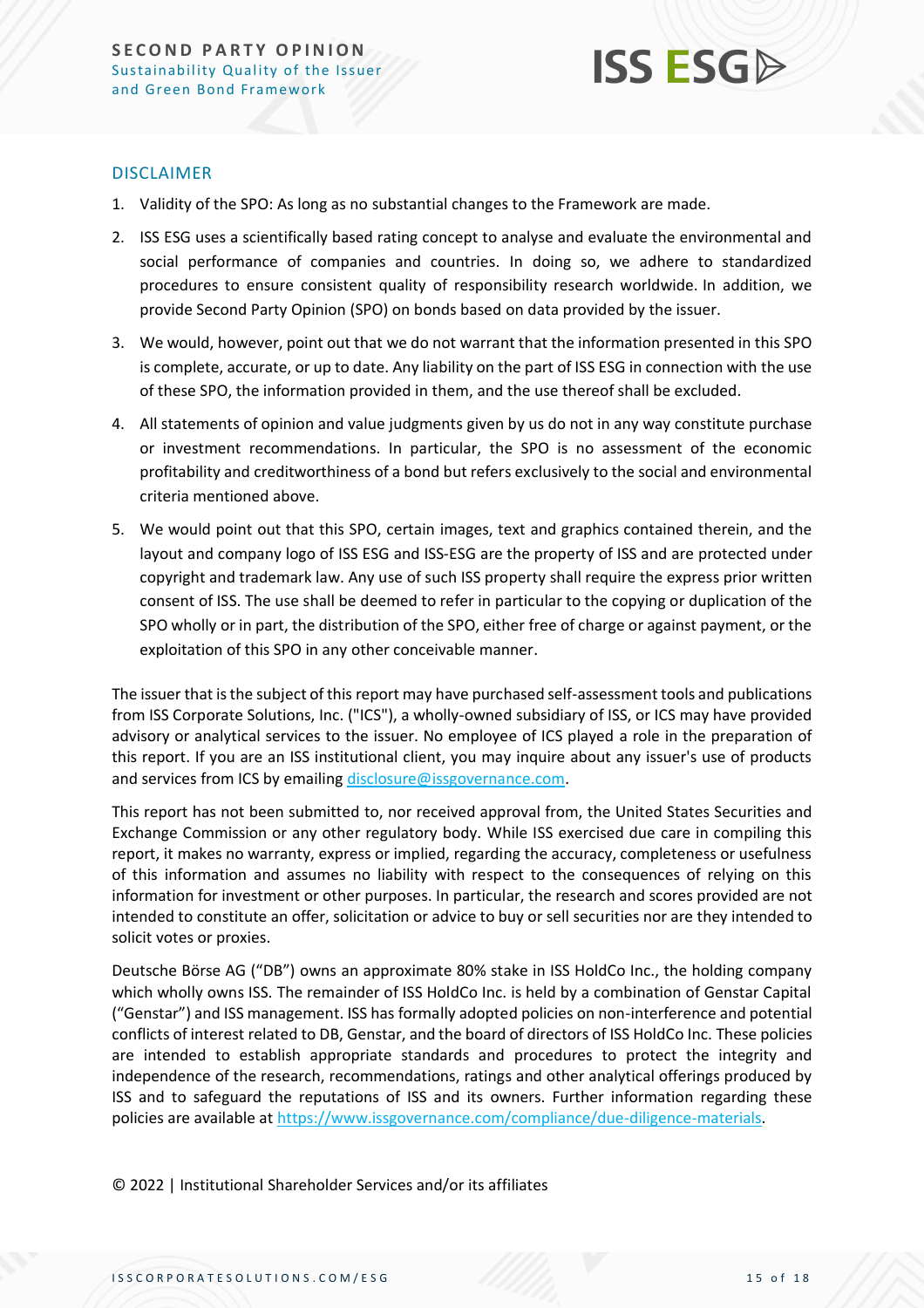## **ISS ESG**

## <span id="page-15-0"></span>ANNEX 1: Methodology

#### ISS ESG Green KPIs

The ISS ESG Green Bond KPIs serve as a structure for evaluating the sustainability quality – i.e., the social and environmental added value – of the use of proceeds of Biotech's Green Bond.

It comprises firstly the definition of the use of proceeds category offering added social and/or environmental value, and secondly the specific sustainability criteria by means of which this added value and therefore the sustainability performance of the assets can be clearly identified and described.

The sustainability criteria are complemented by specific indicators, which enable quantitative measurement of the sustainability performance of the assets, and which can also be used for reporting. If a majority of assets fulfil the requirement of an indicator, this indicator is then assessed positively. Those indicators may be tailor-made to capture the context-specific environmental and social risks.

#### Environmental and social risks assessment methodology

ISS ESG evaluates whether the assets included in the asset pool match the eligible project category and criteria listed in the Green Bond KPIs.

All percentages refer to the number of assets within one category (e.g., wind power). Additionally, the assessment "no or limited information is available" either indicates that no information was made available to ISS ESG or that the information provided did not fulfil the requirements of the ISS ESG Green Bond KPIs.

The evaluation was carried out using information and documents provided to ISS ESG on a confidential basis by Biotech (e.g. Due Diligence Reports). Further, national legislation and standards, depending on the asset location, were drawn on to complement the information provided by the issuer.

#### Assessment of the contribution and association to the SDG

The 17 Sustainable Development Goals (SDGs) were endorsed in September 2015 by the United Nations and provide a benchmark for key opportunities and challenges toward a more sustainable future. Using a proprietary method, ISS ESG identifies the extent to which Biotech's Green Bond contributes to related SDGs.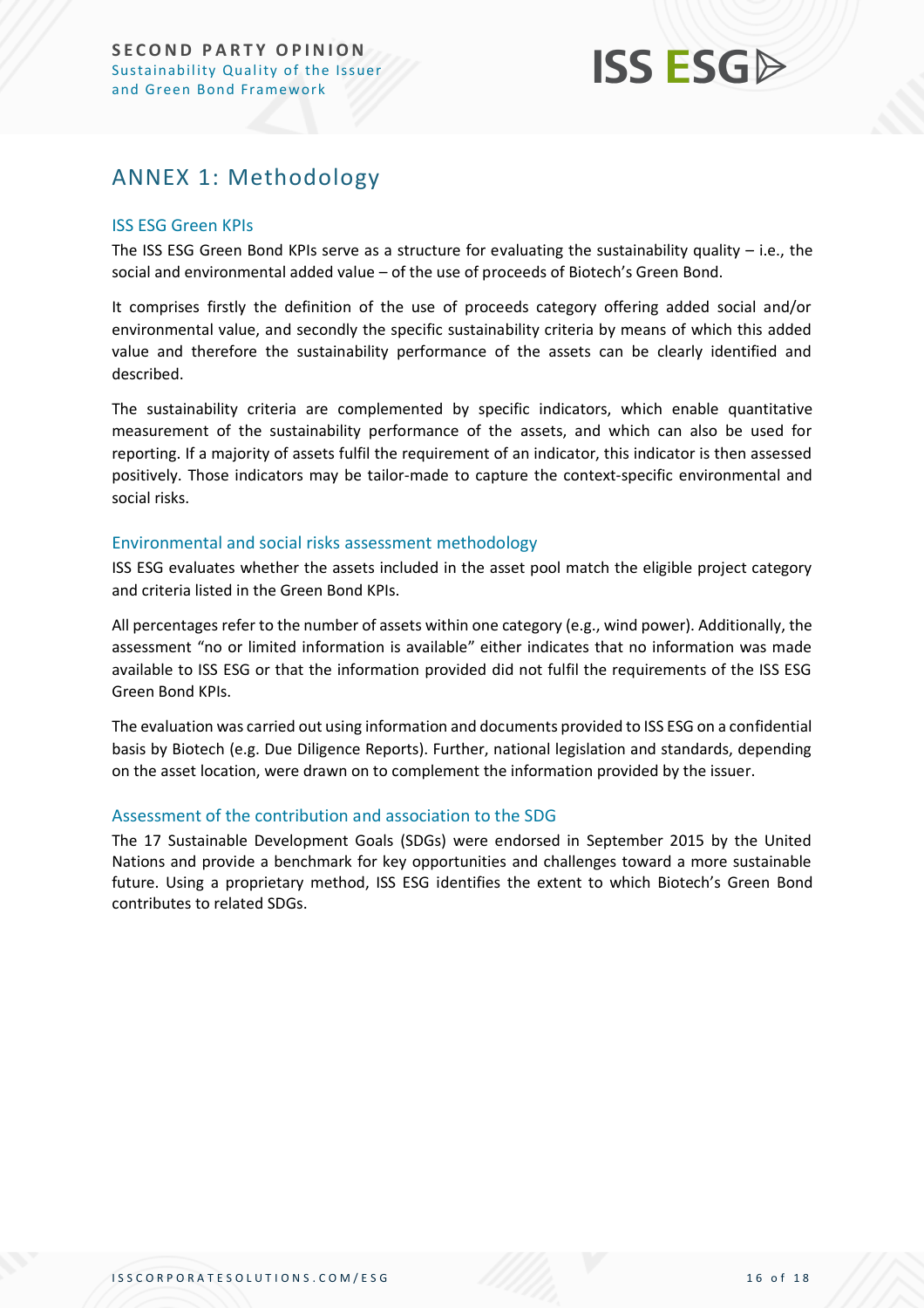

## <span id="page-16-0"></span>ANNEX 2: Quality management processes

#### **SCOPE**

Biotech commissioned ISS ESG to compile a Green Bond Framework SPO. The Second Party Opinion process includes verifying whether the Green Bond Framework aligns with the Green Bond Principles as administered by the International Capital Market Association and to assess the sustainability credentials of its Green Bond, as well as the issuer's sustainability strategy.

#### **CRITERIA**

Relevant Standards for this Second Party Opinion

- **ICMA Green Bond Principles**
- **EXECTS ESG Key Performance Indicators relevant for use of proceeds categories selected by the issuer**

#### ISSUER'S RESPONSIBILITY

Biotech's responsibility was to provide information and documentation on:

- **Framework**
- **Eligibility Criteria**
- **ESG Risks management**

#### ISS ESG's VERIFICATION PROCESS

ISS ESG is one of the world's leading independent environmental, social, and governance (ESG) research, analysis, and rating houses. The company has been actively involved in sustainable capital markets for over 25 years. Since 2014, ISS ESG has built up a reputation as a highly reputed thought leader in the green and social bond market and has become one of the first CBI-approved verifiers.

ISS ESG has conducted this independent Second Party Opinion of the Green Bond to be issued by Biotech based on ISS ESG methodology and in line with the ICMA Green Bond Principles.

The engagement with Biotech took place between December 2021 and May 2022.

#### ISS ESG's BUSINESS PRACTICES

ISS has conducted this verification in strict compliance with the ISS Code of Ethics, which lays out detailed requirements in integrity, transparency, professional competence and due care, professional behaviour and objectivity for the ISS business and team members. It is designed to ensure that the verification is conducted independently and without any conflicts of interest with other parts of the ISS Group.